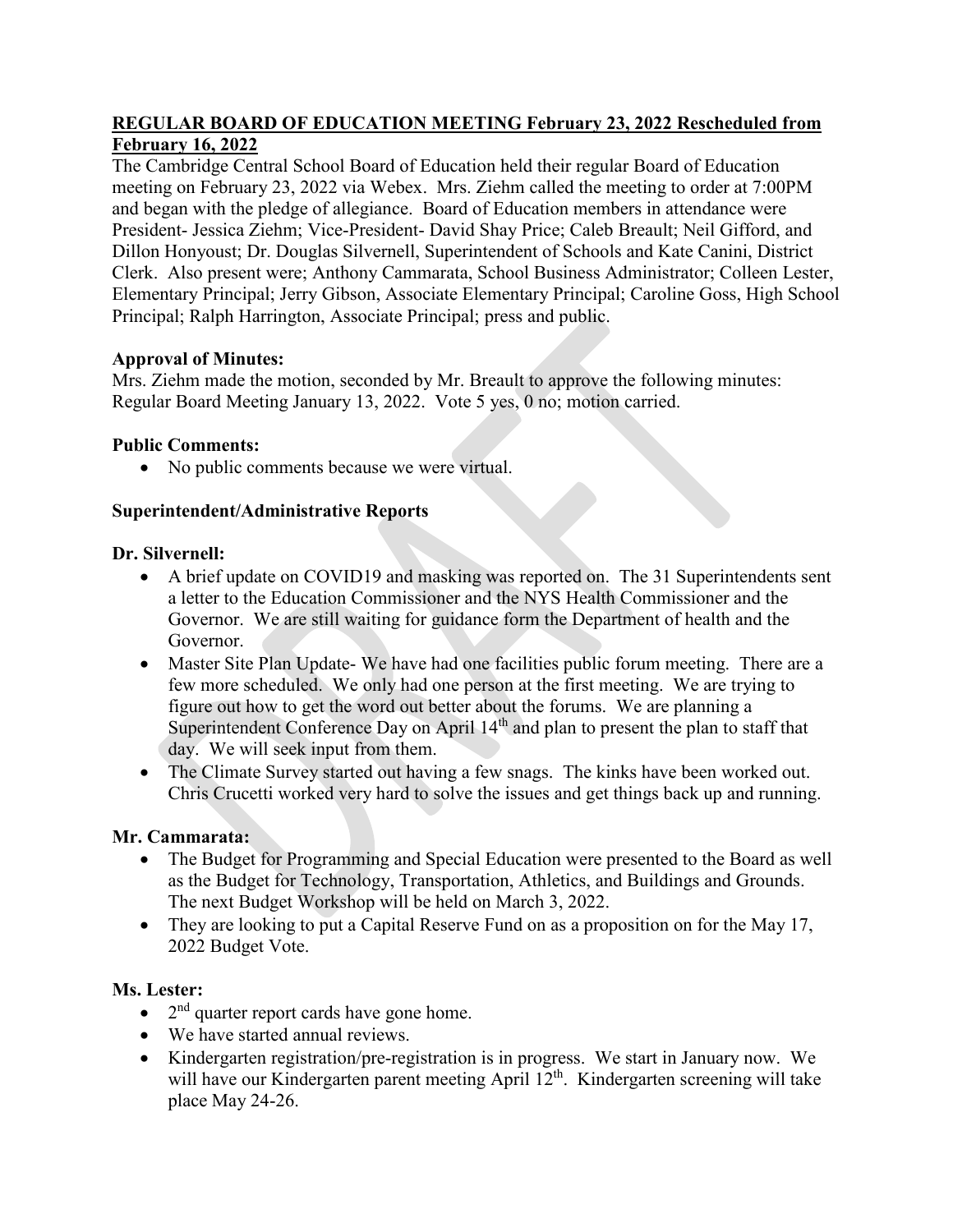- There is plans to have 2 pre-k classes again next year and we have started the preregistration.
- Parents as Reading Partners has begun. We have had kick-off assemblies and there will be more when the students return from break.

### **Mrs. Goss:**

- Course selections have begun for next year.
- Mr. Butz has been in the news recently for his Environmental Class water sampling. The class has been invited to Friends Lake to take water samples there.
- Ms. O'Hearn was on New Channel 10 Live for National School Counselors Week.
- 80 students were on the Principal's Honor Roll. They received a package of extra gum for going the extra mile.
- Girls Basketball is starting sectionals.
- Congratulations to Evan Day who will be competing in the State Wrestling Tournament the first student in Cambridge history.
- 25% of students in grades 9-12 are involved in Winter Athletics.
- An alumni of the District has gone missing. Morgan Bates is missing and police are doing all they can to find her.

#### **BOE/Committee Reports:**

#### **Old Business:**

#### **New Business:**

Mrs. Ziehm made the motion, seconded by Mr. Gifford to approve the consent agenda and the consent agenda with regard to new business. Vote 5 yes, 0 no; motion carried.

Mrs. Ziehm made the motion, seconded by Mr. Honyoust to approve Change Order DC-01 with TBS for an increase in the amount of \$6075 to provide controls for the new hot water heater. Vote 5 yes, 0 no; motion carried.

Mrs. Ziehm made the motion, seconded by Mr. Honyoust to approve Change Order MC-01 with CB Strain for an increase in the amount of \$89,000 to replace hot water heater per the bid alternate 1-M. Vote 5 yes, 0 no; motion carried.

Mrs. Ziehm made the motion, seconded by Mr. Gifford to approve the following resolution: WHEREAS, the Board of Education of the Cambridge Central School District desires to authorize the Washington-Saratoga-Warren-Hamilton-Essex BOCES to enter into a five (5) year lease in order to furnish certain services to the District pursuant to Education Law 1950(4)(jj), those services being: CoSer 504 Instructional Technology Services. NOW, THEREFORE, it is

RESOLVED, that the Board of Education of the Cambridge Central School District authorizes the Washington-Saratoga-Warren-Hamilton-Essex BOCES to lease, on the District's behalf, for the provision of said services to the District not to exceed \$19,051. 31 plus related borrowing fees, plus yearly support and coordination fees during the term of this lease, subject to the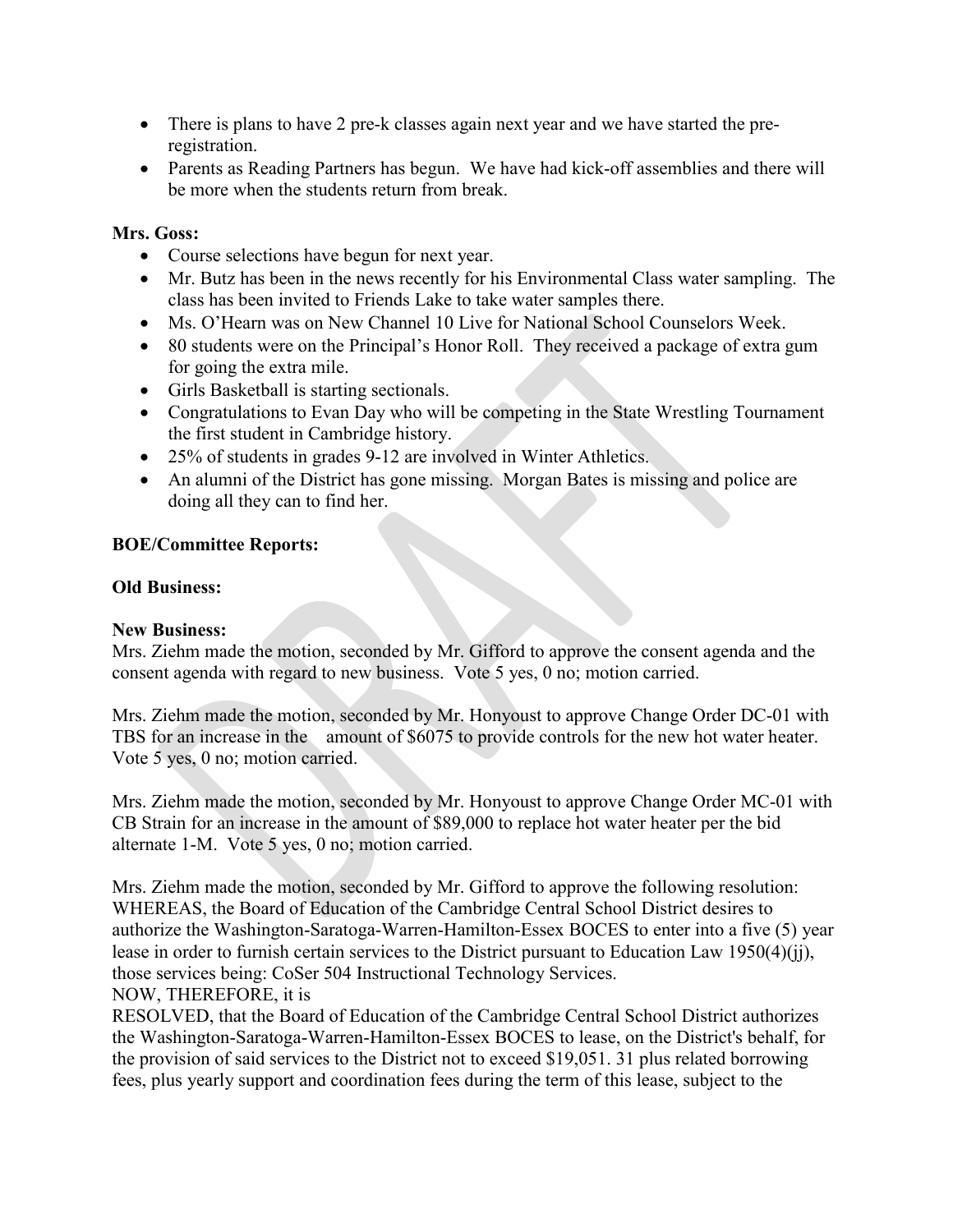approval of the Commissioner of Education, for a period of five (5) year(s); 2021- 22,2022- 23,2023-24,2024-25, 2025-26. Vote 5 yes, 0 no; motion carried.

Mrs. Ziehm made the motion, seconded by Mr. Gifford to Board create a Teacher Aide position. Vote 5 yes, 0 no; motion carried.

Mrs. Ziehm made the motion, seconded by Mr. Gifford to approve the MOA between the Cambridge Central School District and the Cambridge Faculty Association regarding Building Substitute coverage by Teachers and Teaching Assistants during the remainder of the 2021-2022 school year due to shortages. Vote 5 yes, 0 no; motion carried.

Mrs. Ziehm made the motion, seconded by Mr. Price to approve the following resolution: **WHEREAS**, on or about November 29, 2021, Betty A. Rosa, Commissioner of Education, rendered Decision No. 18058, which has been filed with the Board of Education, ordering that the Board's resolution on July 8, 2021 entitled "**CCS NICKNAME & IMAGERY RESOLUTION** v.2" is annulled, and further ordering that the Board "eliminate the use of its former team name, mascot and logo in accordance with its resolution dated June 17, 2021, by no later than July 1, 2022; and,

**WHEREAS**, the Board disagrees with the Commissioner's determination and orders as set forth in Decision No. 18058 as being beyond the lawful authority of the Commissioner, and/or in that her decision is arbitrary or capricious in nature.

**BE IT RESOLVED**, that the Board hereby directs an appeal of the Commissioner's Decision and hereby authorizes its attorneys, Honeywell Law Firm, PLLC, to commence any appropriate legal action necessary on behalf of the Board of Education to challenge the Commissioner's Decision including, but not limited to, filing an appeal pursuant to Article 78 of the CPLR in Supreme Court, Albany County, and is further authorized to represent the District during the pendency of any such challenge or appeal; and,

**BE IT FURTHER RESOLVED**, that Ms. Jessica Ziehm, President of the Board of Education is authorized to execute any legal documents filed in connection with any such appeal or challenge on the Board's behalf. Vote 3 yes (Mrs. Ziehm, Mr. Price, Mr. Honyoust), 2 no(Mr. Breault, Mr. Gifford); motion carried.

At 8:43PM Mrs. Ziehm made the motion, seconded by Mr. Breault to go into executive session for issues pertaining to pending or current litigation and consultation with the school attorney. Vote 5 yes, 0 no; motion carried.

At 10:15PM Mrs. Ziehm made the motion, seconded by Mr. Honyoust to return to open session. Vote 5 yes, 0 no; motion carried.

At 10:17PM Mrs. Ziehm made the motion, seconded by Mr. Honyoust to adjourn the meeting. Vote 5 yes, 0 no; motion carried.

Kate Canini District Clerk